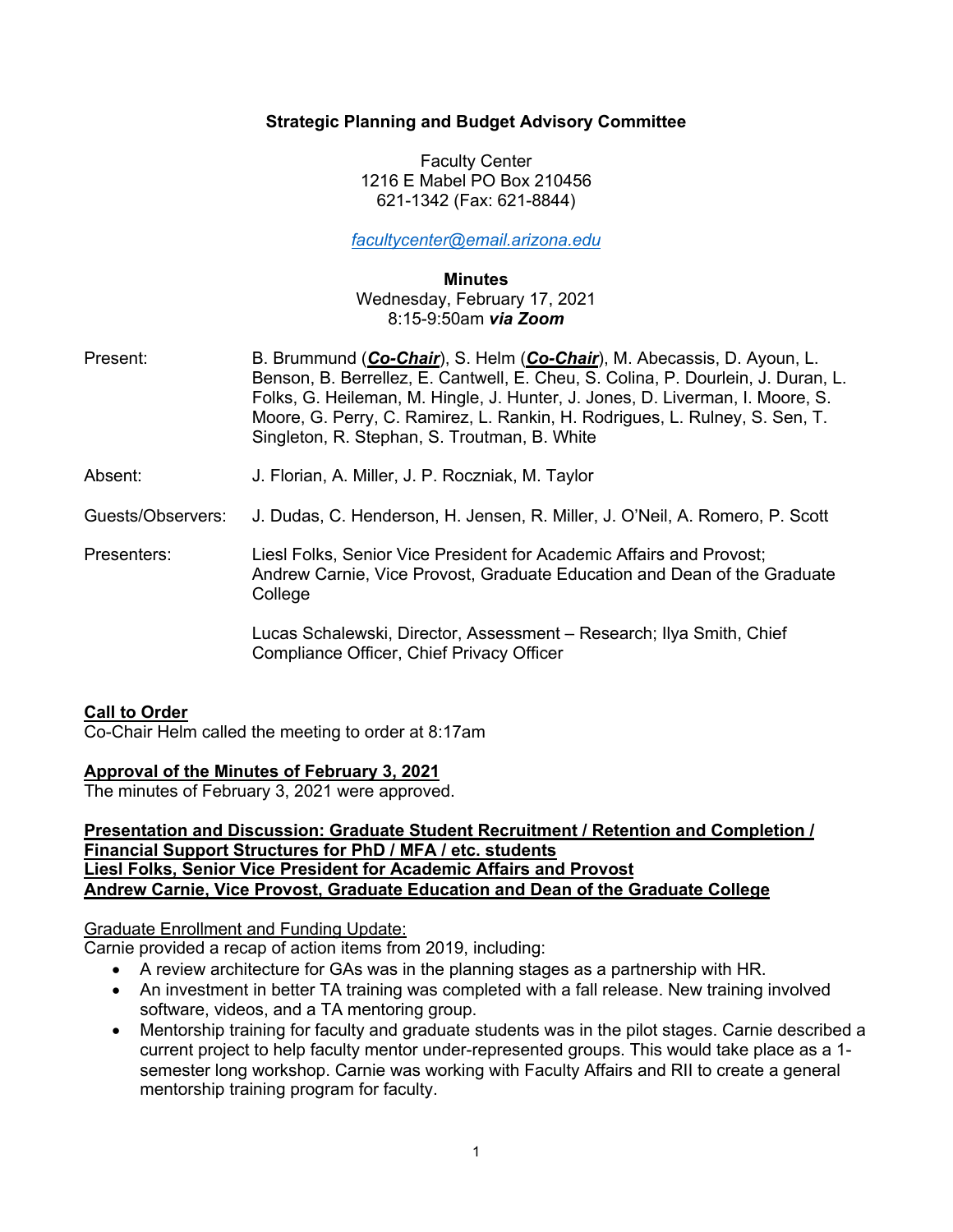- Clear policies on GA workload covering reviews, stipends, contractual levels, and restrictions on hours/appointments were published.
- A minimum stipend and tuition support model was being developed as part of a doctoral excellence program.
- A tuition insurance pool to bridge gaps in grant projects had not started. Work for ABOR and internal metrics that aligned with UA internal goals had not started.

Carnie shared with the committee information on Spring 2021 enrollments. He stated that, despite barriers for students, enrollments continued to grow and showed over a 3-year period a 7.3% increase. Carnie detailed 5-year enrollment trends by college and highlighted two anomalies: a 421% percent increase in the College of Law due to launching a new Master of Legal Studies program and a -95% decrease as CAST moved graduate programs to other colleges. He added the latter did not indicate a decrease in students.

Carnie highlighted 5-year trends by degree and stated there was consistent growth in all areas except non-degree seeking students. He added graduate certificates showed significant growth as professionals wanted credentials but not another degree. Compared to peers UA had a relatively small master's degree student body.

Carnie provided an overview of 5-year trends by campus and stated the 70% increase in Arizona Online enrollment was offsetting decreases on main campus. He added that if not for Arizona Online growth, the Graduate College would experience financial trouble due to reliance on application fees.

Carnie informed the committee on 5-year trends by diversity and stated the University showed greater diversity when considering under-represented minority (URM) students. Peer institutions had URM percentages between 7-13% while the University's URM percentage was 25.8% for 2020. Carnie added URM percentages do not include international students or DACA students.

Carnie concluded with information on Fall 2021 applications and admits, including:

- Overall application numbers were up 3%.
- There was an increase of 36% online applications. Carnie added Arizona Online had a recruitment and marketing methodology that the rest of the University was not using. He recommended colleges invest in enrollment staff.
- Total admits showed international student numbers growing in anticipation of changes to the visa situation.

## Doctoral Excellence Project:

Folks stated the focus of the project was to re-focus Doctoral Education on training student-scholars instead of viewing them as a source of institutional labor. Carnie added the current 6-year completion rate was 52% and the goal was to improve to 70% by 2025. Key factors of the project included:

- Finding fellowship funding and tuition support from re-budgeting, grant sources, and philanthropy.
- Providing students with structured and mentored teaching experiences, separate from funding.
- Increasing stipend levels to a minimum of \$20,000 plus tuition and health insurance for all doctoral and MFA programs.
- Providing new opportunities for doctoral students to pursue engagement outside of academia including internships.
- Providing significantly expanded Graduate Center professional development support.
- Deploying mentorship training to faculty and staff across campus.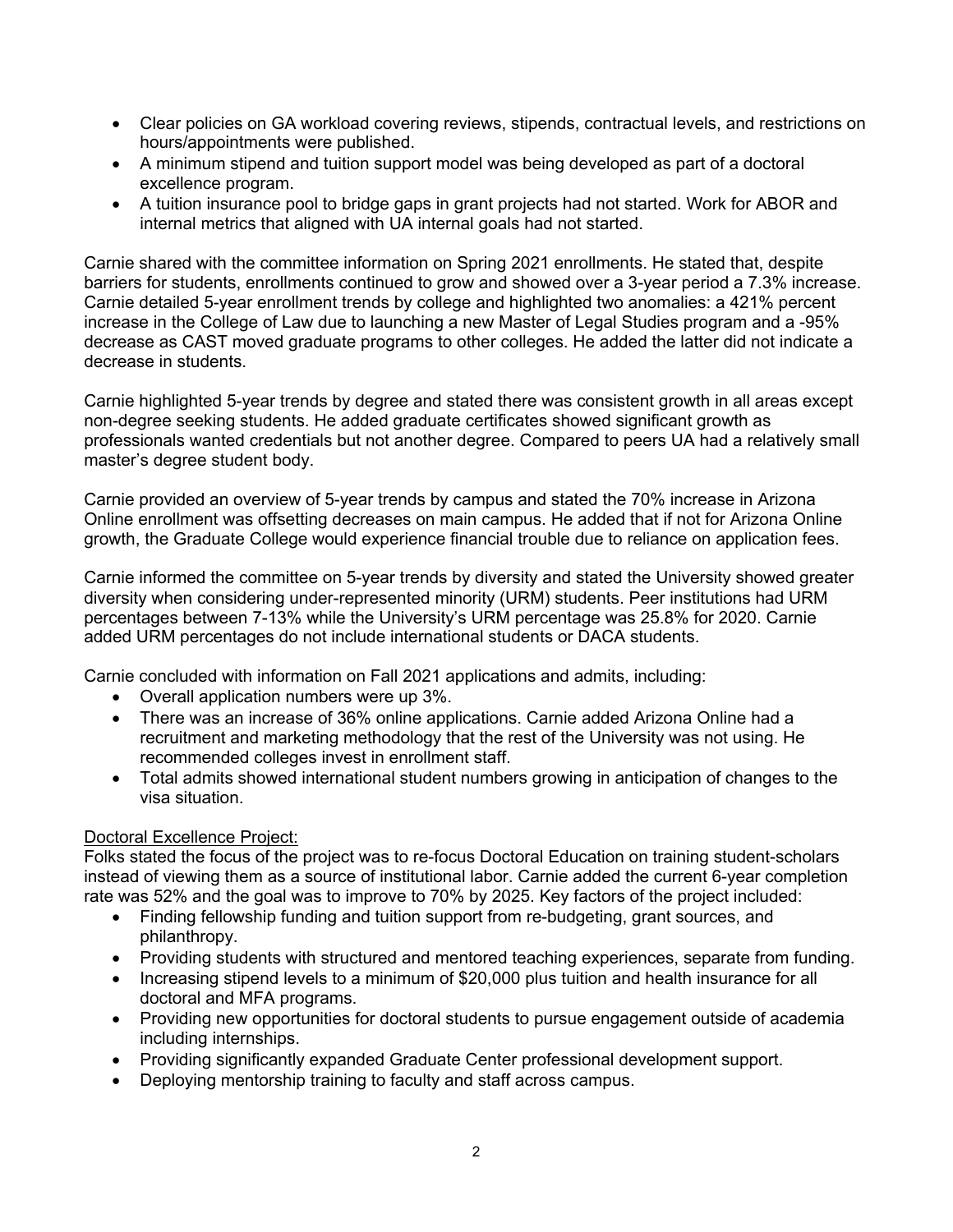• Continuing to improve recruitment and retention efforts and updating curricula, comprehensive exams.

# 21<sup>st</sup> Century Master's Project

Folks and Carnie also introduced the 21<sup>st</sup> Century Master's Project with a focus on developing a professionalization and applied skills. The goal of the program was to double the number of master's degrees awarded by 2024. Key factors of the project included:

- Targeted recruitment
- Accessible prep and bridge programs
- Streamlined admissions
- Streamlined degree tracking
- Rethinking master's curricula to support professional needs

Members discussed with Carnie the importance of mentorship during career searches and enforced the significant impacts increases to stipends would have. Members also commented on the importance of providing summer funding opportunities to students as many stipends are academic year only. Folks responded that getting stipends to \$20,000 for the 9-month period was the first step and full year funding would be the next step to ensure student success. Members also discussed with Folks the need for faculty to receive credit for doing mentoring work. Folks responded that workload assignments involving advising graduate students was handled differently by colleges and she wanted an advisement to be considered consistently across the institution.

#### **Presentation: Vaccination Survey for Employees and DCCs Lucas Schalewski, Director, Assessment – Research**

## **Ilya Smith, Chief Compliance Officer, Chief Privacy Officer**

Schalewski provided an update to the committee regarding a survey about employee/DCC vaccination participation, barriers to vaccination, and strategies to support registration. The survey was available from February 5 to February 9, 2021. There were 8,179 responses. He added the survey indicated there were higher rates of starting doses among on-site employees and stage 1 and stage 2 instructors.

Schalewski stated over half of those who received the vaccine did so at the Main Campus site. He added that 4 out of 10 employees reported a barrier to vaccine participation including:

- Challenges through the registration process (33%)
- Uncertainty about how to register for a vaccine appointment (24%)
- Not available when appointments offered (16%)
- Location/travel requirements (6%)
- health concerns regarding going to get a vaccine and transmitting COVID-19 (5%)
- Concerns about impact on health (4%)
- COVID-19 positive and waiting 90-days (4%)
- Perception of ineligibility or unsure of status (2%)
- Limited access to computer or internet (1%)

Schalewski added among those who had not received both vaccination doses, 8% required assistance in registration process and 5% did not plan to make an appointment for the vaccine. He added the top reasons for not getting vaccinated were health concerns, altruistic waiting, distance, have/had COVID-19, and ethical reasons.

Smith provided information on registration and troubleshooting. She added that supervisors, CAT hotline/email, VTF Stewardship Committee were points of contact for employees experiencing registration hurdles and assistance was offered to at least 400 employees/DCCs. According to Smith,